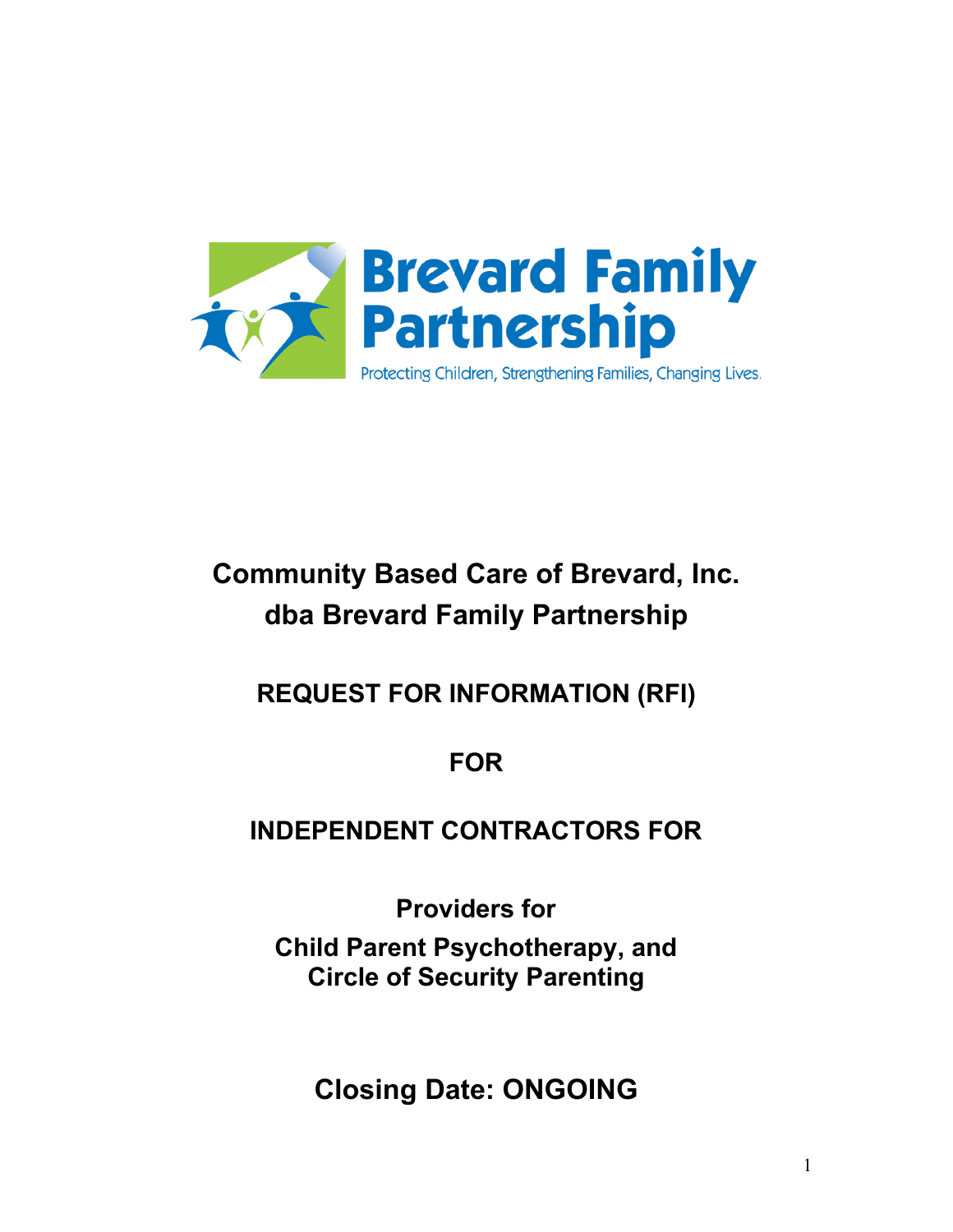### **STATEMENT OF PURPOSE**

This Request for Information (RFI) seeks information from Respondents regarding the delivery of Child Parent Psychotherapy (CPP) and Circle of Security Parenting (COSP) in the Brevard County child welfare system.

#### **OVERVIEW/DESCRIPTION**

The Circuit 18 Dependency Court is initiating Early Childhood Court in Brevard County which will place value on CPP and COSP. Early Childhood Court addresses child welfare cases involving children under the age of three. It is a problem-solving court - where legal, societal, and individual problems intersect. Problem-solving courts seek to address not only the legal issues but also the underlying non-legal issues that will benefit the parties and society as well. The goal of Florida's Early Childhood Court is to improve child safety and well-being, change the experience and outcomes of children in the child welfare system, heal trauma and repair the parent/child relationship, expedite permanency, and stop the intergenerational cycle of abuse/neglect/violence.

- 1. Child Parent Psychotherapy is a therapy for young children from birth through age five and their parents/caregivers that supports family strengths and relationships, helps families heal and grow after stressful experiences and respects family and cultural values.
- 2. Circle of Security Parenting addresses attachment problems in infancy and early childhood. The presence of these attachment disorders increases the probability of psychopathology later in life. Secure attachment relationships with caregivers are a protective factor for infants and preschoolers, setting the foundation for social competence and promoting effective functioning of the emotion regulation and stress response systems. The quality of the attachment relationship is amenable to change. Learning, including therapeutic change, occurs from within a secure base relationship. Lasting change in the attachment relationship comes from caregivers' developing specific relationship capacities rather than learning techniques to manage behavior.

#### **PROVIDER EDUCATION AND TRAINING**

The following training will be provided at no cost to the participating clinicians:

- 1. Circle of Security training in March 2022 10 trainees **DEADLINE TO REQUEST A TRAINING SLOT IS FEBRUARY 18, 2022**.
- 2. Child Parent Psychotherapy in July 2022 6 trainees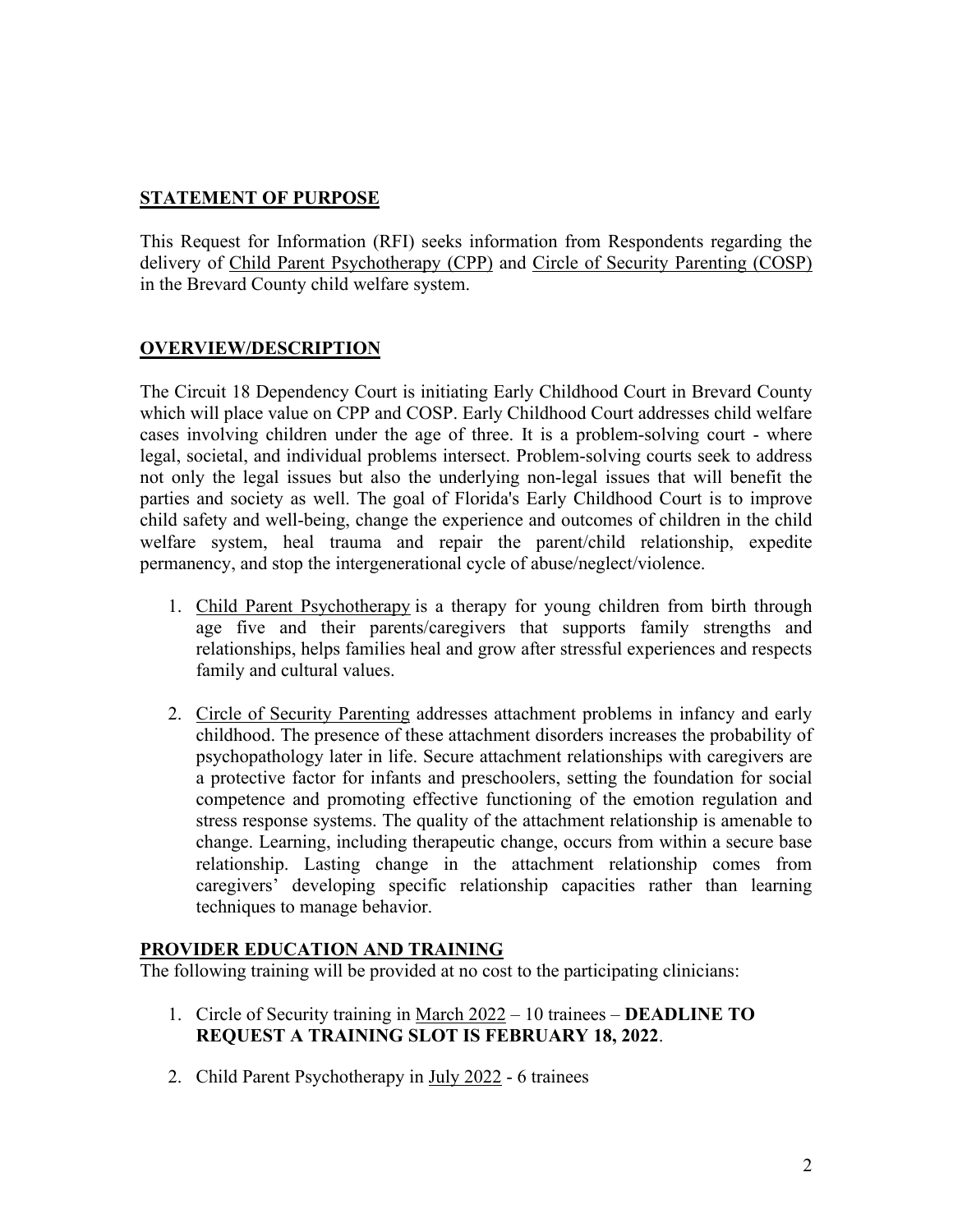Interested parties should provide:

- 1. Cover letter. One per agency.
- 2. Resume (s) for individual provider or specific clinicians employed by a provider agency to be trained.
- 3. Description of availability for regular business hours or after-hours/weekend calls for service. This will help BFP to determine total capacity within the system of care.
- 4. Provider Information sheets below. One per clinician.

All submissions shall become the property of Brevard Family Partnership. Submissions should be submitted ONGOING to the attention of Christopher Goncalo, Director of Contracts & Compliance, BFP, 389 Commerce Parkway, Ste 120, Rockledge, FL, 32955. [Christopher.goncalo@brevardfp.org](mailto:Christopher.goncalo@brevardfp.org) BFP reserves the right to award a contract based on the results received from the posting of this RFI to one, all, or none of the individuals that respond. This RFI should not be construed as a solicitation or as an obligation on the part of BFP.